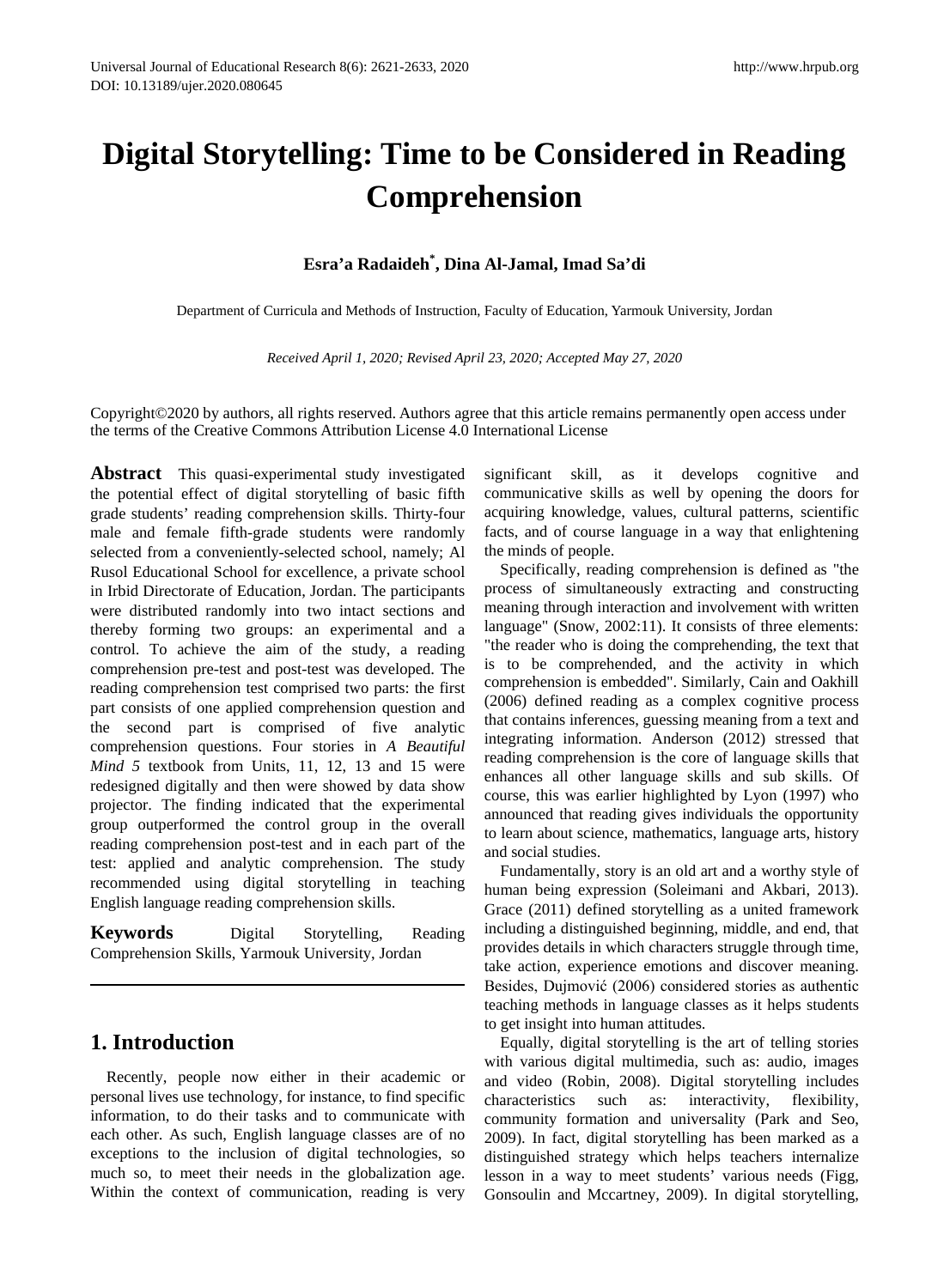visual pictures and images with written text develop and facilitate students' comprehension (Burmark, 2004). According to Robin (2006), digital stories may be helpful in the discussion of the topics of the story and in making a conclusion or a summary.

In Jordan, English is taught from first to twelfth grade. It is taught to students three or four times a week, with 40 minutes for each session. English teachers are prepared with textbooks, CDs, computers, flash cards, games and others to facilitate their role in teaching the language.

According to the General and Specific Outcomes for English Language Teaching for Both Basic and Secondary Stages (GSO), fifth grade students are expected to understand and respond to written and simple English contexts. The GSO points out the general outcomes of fifth grade as follows: first, students should demonstrate recognition of simple words; second, students should utilize reading strategies to understand simple informational and reading materials; third, students have to show comprehending of simple knowledge and learning materials such as poems and stories; finally, students should also create relationships between their prior knowledge and experiences and reading materials.

Furthermore, the GSO elaborates the specific outcomes of the fifth grade students as follows: (1) Distinguish antonyms and synonyms; (2) Identify the meaning of new words; (3) Identify similarities and differences between events and characters; (4) Identify cause and effect; (5) Differentiate facts from opinion; (6) Identify the WH-questions information in a text. Finally, the GSO points out that grade fifth apply scanning strategy to locate specific information. As such, the present study will consider these outcomes and thereby transfer them into sub-skills.

Most of Jordanian EFL students have difficulty to determine which technique is more beneficial in reading comprehension and how it could be used effectively in classes (Alkhawwaldeh, 2011). Unfortunately, reading comprehension level is unsatisfactory, which may be due to the use of conventional method or the use of incorrect reading strategies in classes (Amoush, 2012). Furthermore, some Jordanian researchers (e.g., Al-Ansi, 1992; Al-Sarairah and Abul-Haija, 2007; Frahihat, 2003) indicated that EFL Jordanian students face problems while reading as contributed to the lack of proper instructional strategy. Therefore, using digital storytelling in education as a technique may have the potential of improving their language learning. Thus, the current study attempts to seek through identifying the potential effect of the digital storytelling on reading comprehension of fifth grade students in Jordan.

# **1.1. Problem of the Study**

In light of the researcher's teaching experience, she noticed the following complaints in the English language reading classes. First, they face difficulties in

understanding the context and get the information of the story. Second, most students are unable to figure out the purpose or message which the author tries to convey. Third, they may not have motivation to reading the English text. Correspondingly, some Jordanian researchers (e.g., Amoush, 2012; Jallad, 2006; Jarrah, 2008) believed that the reason behind students' failure to understand may be relevant to the absence of proper reading strategies. So, in order to overcome this problem, integrating digital storytelling as an instructional strategy may help students to improve their reading comprehension and may motivate them to read more effectively.

#### **1.2. Purpose of the Study**

The present study aims at investigating the effect of digital storytelling on fifth grade students' reading comprehension. Further, the study aims to assess such effect on their motivation.

## **1.3. Question of the Study**

In order to achieve the aforementioned aims, the present study tries to answer the following question:

Are there any statistically significant differences (at  $\alpha$ = 0.05) on fifth grade students' reading comprehension skills attributed to using the instructional technique (digital storytelling vs. conventional method)?

#### **1.4. Significance of the Study**

The study is significant as it may help EFL teachers, policy makers and curricula designers to plan and design appropriate activities and tasks that improve reading comprehension skills. Furthermore, this study is significant as it will foster students' motivation. Finally, it is significant for prospective researchers as it may fill in the research gap relevant to using technology in reading classes in Jordan.

#### **1.5. Definition of Terms**

The following terms will have the potential definitions in the present study as follows:

**Storytelling**: "a uniquely human experience that enables us to convey, through the language of words, aspects of ourselves and others, and the world real or imagined, that we inhabit" (Mcdrury and Alterio, 2002: 31). In this study, these stories will be presented in the classroom by the means of data show projector.

**Digital Storytelling:** "the act of using language and gesture in colorful ways to create scenes in sequence" (Gere, Kozolvich, and Kelin, 2002: 2). In this study, digital storytelling is defined as to convert all reading comprehension passages in *A Beautiful Mind 5* into digital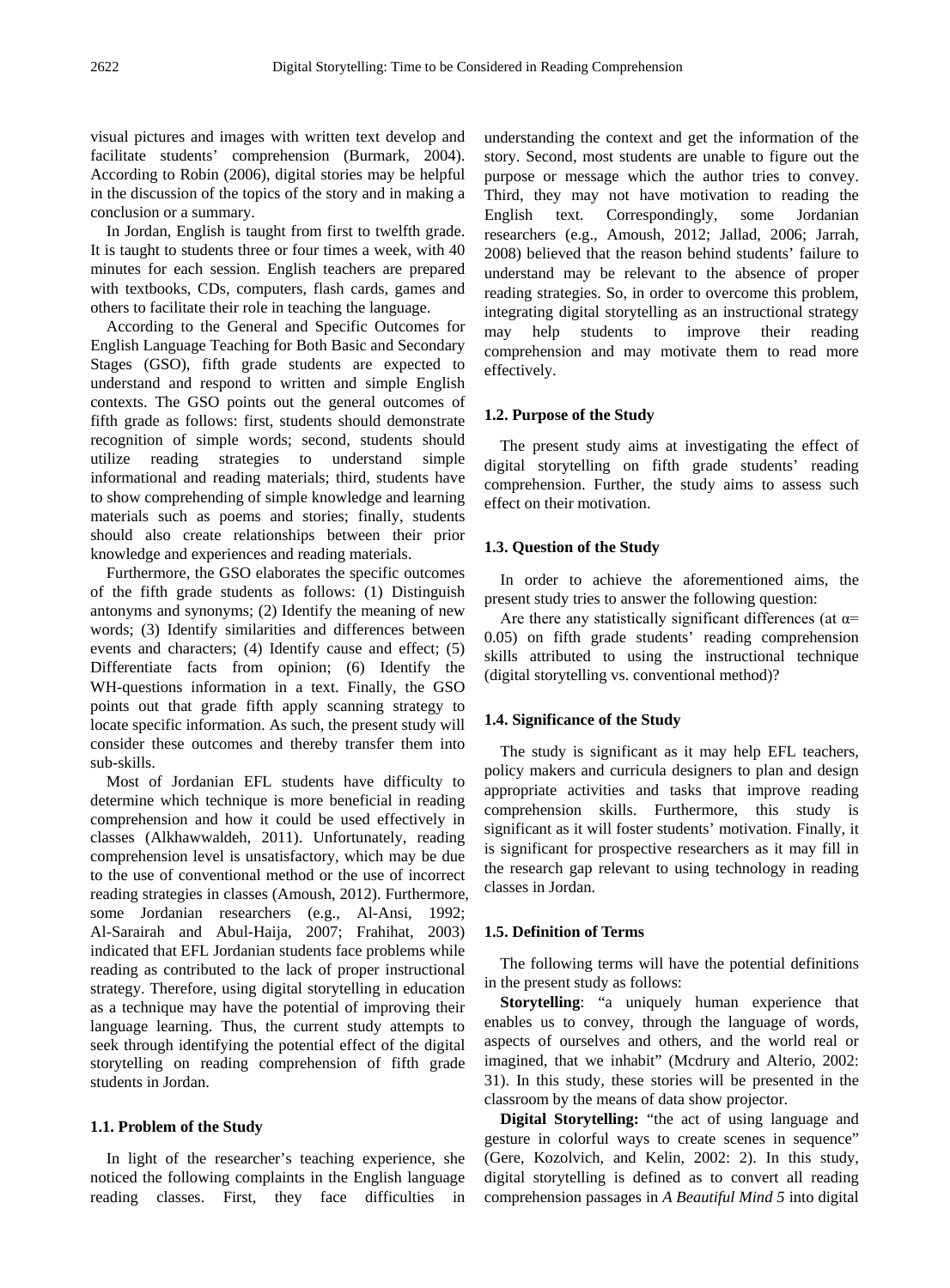stories as endowed with audio, pictures, lyrics, music, colors and motions using digital technique and tools in presenting reading passages in textbook.

**Reading Comprehension**: "the process of simultaneously extracting and constructing meaning through interaction and involvement with written language" (Snow, 2002: 11). In this study, reading comprehension is defined as a process in which the student has the ability to interact between text and meaning not merely to decode letters and know the meaning of words. Specifically, it entails the following sub-skills: applying scanning strategy to locate specific information, distinguishing antonyms and synonyms, identifying the meaning of new words, identifying similarities and differences between events and characters, identifying cause and effect, differentiating facts from opinions. These sub-skills will be assessed by a pre-post reading comprehension test developed by the researcher.

# **2. Theoretical Framework and Empirical Studies**

## **2.1. Digital Storytelling**

Digital storytelling can be defined in several ways that revolve around common notions of using digital multimedia, such as images, video and audio to tell stories (e.g., Boase, 2008; Hett, 2012; İnceelli, 2005; Robin, 2006; Robin, 2009). Nowadays, digital storytelling is used as a new technological tool for teachers and students used in classrooms (Ohler, 2007). Many studies (e.g., Demirer, 2013; Kahraman, 2013; Sadik, 2008) pointed that digital storytelling improves motivation, students' achievement, learning strategies and enhances the learning environment, experiences and curriculum.

Moreover, it is reported that digital stories instruction are very effective for EFL learners' reading comprehension other than the traditional or paper-based instruction. In online digital stories instruction, students can freely and individually watch, listen, analyze, and practice some pre- reading activities such as questioning and explaining new words which enhance their reading comprehension ability (Shalkhord, Gorjian and Pazhakh, 2013).

## **2.2. Reading Comprehension**

Reading is the most important receptive skill, among the four language skills, as it can enhance the whole language proficiency (e.g., Krashen and Brown, 2007; McDonough and Shaw, 1993; Snow, Burns and Griffin, 1998). Reading is defined as the integration of visual and cognitive processes to elicit the meaning from the content by comprehending the text, processing knowledge, and linking it to previous experience (Millrood, 2001). Of

course, reading has purposes other than entertainment but also rather for language acquisition. Reading is considered as an essential for enhancing language skills of: writing, grammar, and vocabulary, (Harmer, 2007). In reading, readers may decode, anticipate, make analogy or even read sight word (Ehri, 1991).

Reading comprehension is achieved through three successive stages: the first stage is the pre-reading stage. In this stage, the aim is to prepare students for the reading lesson by activating their prior knowledge. The second stage is the during-reading stage. Here, students can read the text once or twice and analyze strategies which help them to deal with difficulties, to understand and to make sense of the reading. The third stage is the post-reading stage,where students can summarize, confirm, comment and evaluate (Goodman, 1998).

#### **2.3. Digital Storytelling and Reading**

Alshrari (2015) examined the effect of digital storytelling on EFL second intermediate students' reading skills in Saudi-Arabia. His study targeted fifty Saudi intermediate students who are divided into two groups: experimental and control group. A pre-test and post-test served as measuring instruments. The findings indicated that students of experimental group who received instruction by digital storytelling achieved more progress in reading comprehension tests than the control group who received instruction by traditional method.

Qoura (2016) examined the effect of digital stories in improving reading comprehension skills of the preparatory school students in Egypt. The participants of the study were classified into three groups and each group included thirty-five students: the first experimental group was taught by utilizing digital stories designed by the researcher. The second experimental group was taught by using digital stories downloaded from some educational sites on the internet. The control group was taught by using the traditional method of teaching reading skills. Instruments entailed a reading pre-post tests and a questionnaire. The results showed that utilizing digital stories enhanced preparatory school students' reading skills.

Apriltya, Régina and Arifin (2016) measured the effectiveness of the using digital story strategy on developing reading narrative text of the eighth grade students of SMP Negeri 2 Pontianak in Malaysia. Thirtyfive eighth students were the participants of the study. A pre-test and post-test were used as instruments. The results showed that using digital story has an effective impact on teaching reading narrative text.

Dewi (2017) looked into designing supplementary reading material utilizing integrated digital storytelling for the tenth grade students of SMA Negeri 1Cangkringan in Indonesia. Tenth grade students of SMA Negeri 1Cangkringan were the participants of the study. A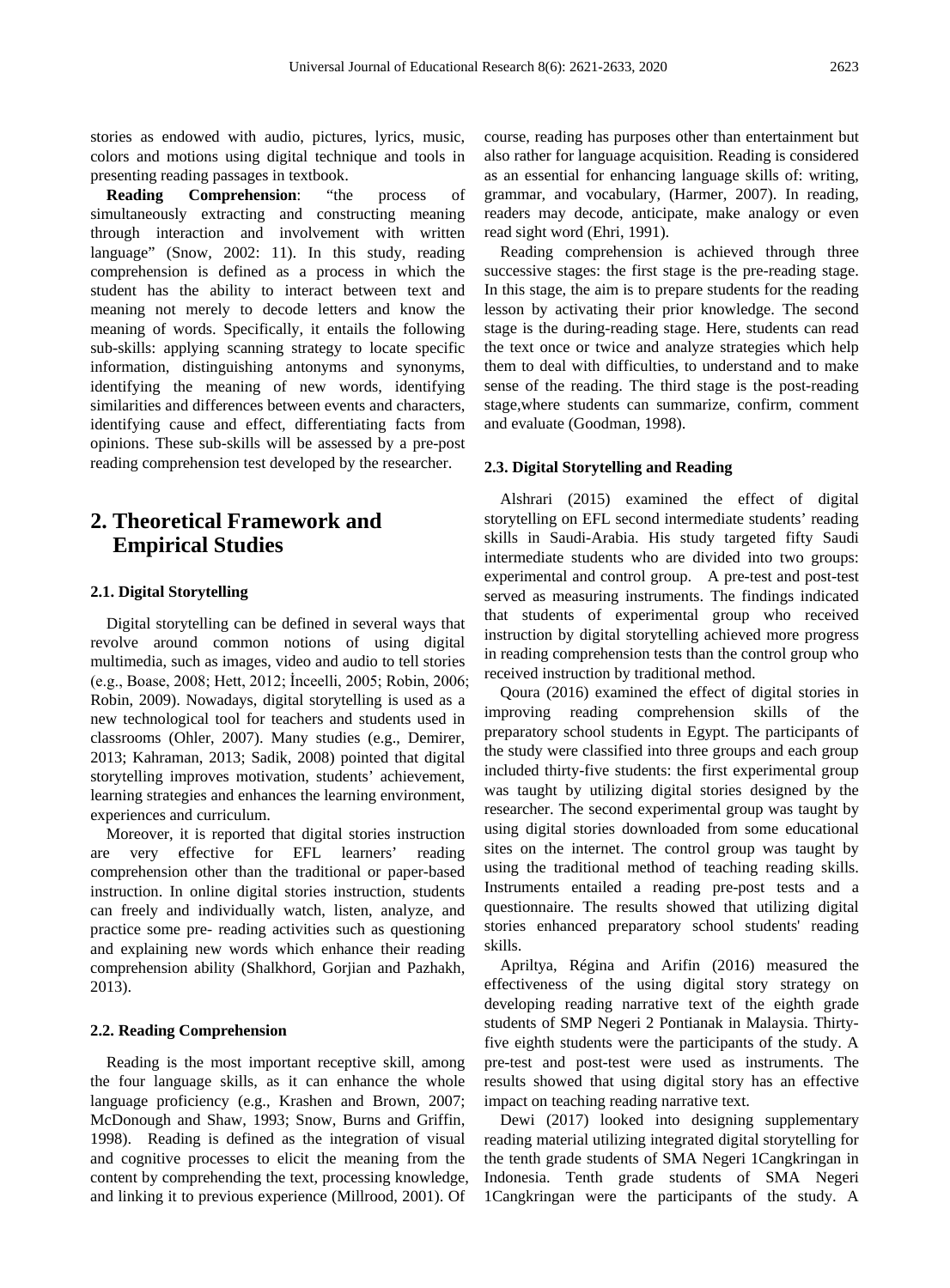questionnaire, interviews and observation served as measuring instruments. The findings showed that digital storytelling is appropriate and interesting strategy in teaching reading skills for tenth grade students of SMA Negeri 1Cangkringan.

Choo, Li, Redzuan and Shamsuddin (2017) investigated the effect of digital story on enhancing the students' comprehending of poem in Malaysian primary school. Twenty students who aged ten years old were selected as participants of the study. A pre-test, post-test, observation and interview served as measuring instruments. The findings indicated that students' performance and understanding of learning the poem were improved and their motivation was increased through using digital storytelling.

Hamdy (2017) explored the effect of using digital storytelling strategy on students' reading comprehension and listening comprehension. The design of this study was quasi-experimental and pre-post tests and observations were used to collect the data and assess participants' comprehension abilities before and after the treatment. The participants of the study consisted of 60 students of level II at Language Development Center of UIN Suska and were divided into an experimental and a control group. The results showed that the students at the experimental group outperformed their counterparts in the control group. So, the use of digital storytelling had a significant effect on students' reading and listening comprehension at Language Development Center of UIN Suska Riau.

Anggeraini and Afifah (2017) investigated the effect of digital storytelling as a teaching medium on reading classroom for English students at university of Baturaja. The participants of the study are the second semester students and English lecturer as English teaching experts. The researcher used research and development (R &D) design that was developed by Borg and Gall in 1983. Data were collected by the means of questionnaire, observation, interviews and pre-post-tests. The results of the study showed that students' achievements was improved significantly and their interest was increased noticeably after applying digital storytelling for teaching reading of short stories.

Alkhlili (2018) examined the effectiveness of digital stories in improving reading comprehension skills of the preparatory school pupils. The researcher prepared two instruments: a questionnaire and a pre-post reading comprehension test. Their study adopted the descriptive method. The participants of the study consisted of 40 pupils who were divided into two groups: the first group was taught by digital storytelling strategy whereas the second group was taught by traditional method of teaching. The results revealed positive effect of digital stories on students' reading skills among first year preparatory school pupils.

Adıgüzel and Kumkale (2018) explored the effect of the digital stories on reading comprehension. The participants

of the study were 34 fifth grade students at a private secondary school in Düzce,Turkey. Pre- post-test were used as data collection instruments. The findings showed that using digital stories in English lessons had a positive effect on the reading comprehension.

# **3. Methods and Procedures**

## **3.1. Participants**

Thirty-four male and female fifth-grade students were randomly selected from a conveniently-selected school, namely; Al Rusol Educational School for excellence, a private school in Irbid Directorate of Education, Jordan. The researcher selected this school, in particular, for three reasons: firstly, it was equipped with digital resources such as data show projector which aided the delivery of this study. Secondly, it teaches an English language textbook, namely; *A Beautiful Mind 5*, which introduces reading through stories. Thirdly, fifth-grade students in private school have better language levels than their counterparts in public school in terms of previous knowledge, using technology and educational level.

The participants were ten years old who have been studying English as a foreign language for five years; they were distributed randomly into two intact sections and thereby forming two groups: an experimental and a control. The control group (viz. 16 students) was taught by conventional method; whereas the experimental group (viz.18 students) was taught through using digital storytelling technique. The reason behind selecting fifth-grade students is that they are neither beginners nor advanced; entertainment techniques such as digital storytelling may have a positive impact on their learning.

#### **3.2. Design and Variables of the Study**

This study followed a quasi- experimental research design which entailed two variables; specifically, the independent variable is the instructional technique with two levels (i.e. digital storytelling technique vs. the conventional method), whereas, the dependent variables is students' scores on the reading comprehension post-test across six comprehension levels. Of course, this design uses a pre- post-test.

#### **3.3. Instruments**

# **To achieve the aim of this study, one instrument was developed as follows:**

#### The Reading Comprehension Test

This test was developed to achieve the purpose of the study and was introduced before the treatment took place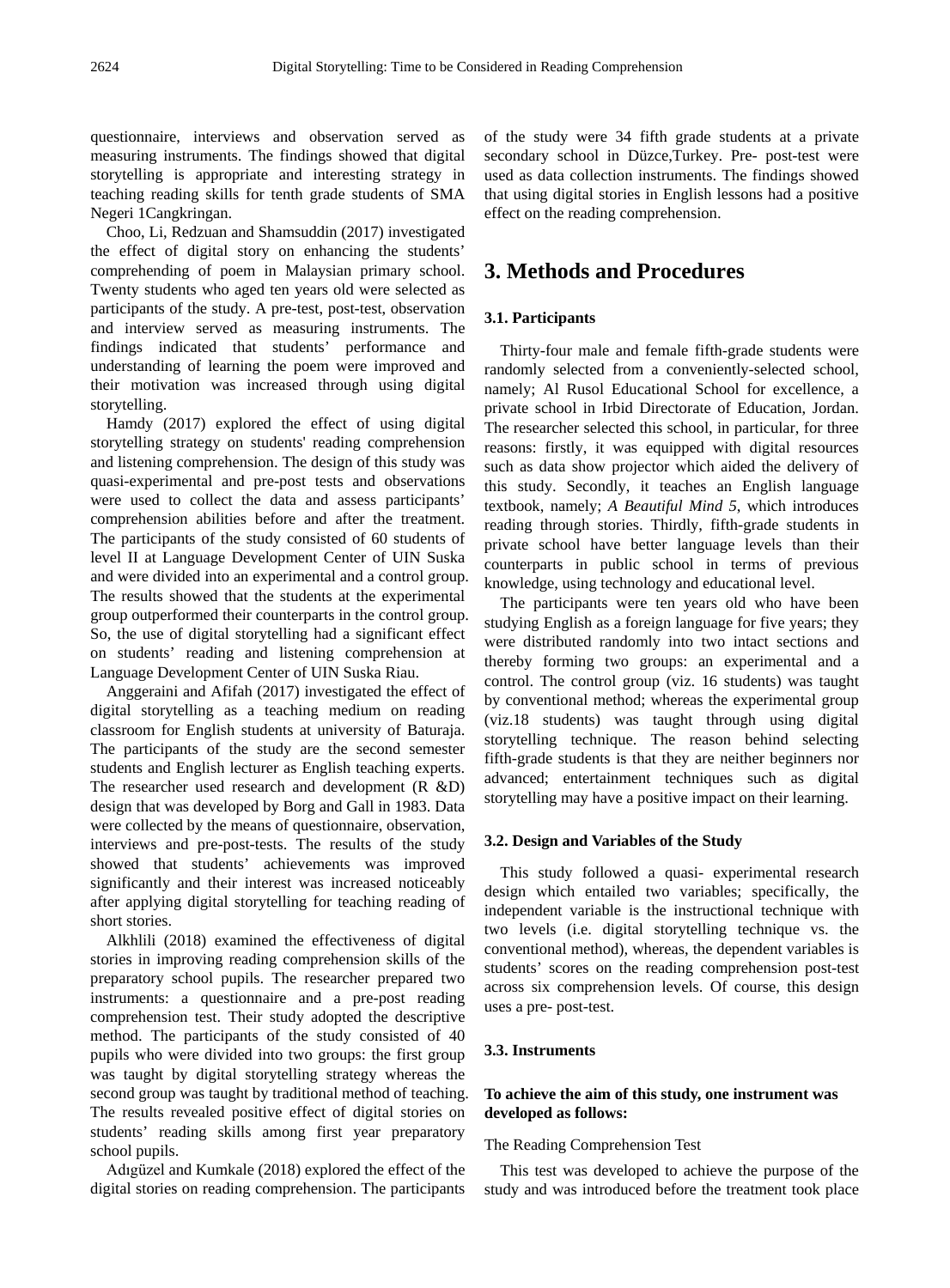in order to find out whether the two groups were initially equivalent in terms of their reading comprehension levels. The same test was repeated once treatment is over in order to investigate the effect of the using digital storytelling on improving fifth grade students' reading comprehension in English language.

The General and Specific Outcomes for English Language Teaching for Both Basic and Secondary Stages (GSO) elaborates the specific outcomes of the fifth-grade students as follows: (1) distinguish antonyms and synonyms; (2) identify the meaning of new words; (3) identify similarities and differences between events and characters; (4) identify cause and effect; (5) differentiate facts from opinion; (6) identify the WH-questions information in a text. Finally, the GSO points out that the fifth-grade students apply scanning strategy to locate specific information. As such, the present study considered these outcomes and thereby transferred them into sub-skills.

The test consists of a reading passage followed by groups of questions. The test specifications are illustrated in Table 1.

Table 1 shows that the first part of the reading comprehension test consists of one applied comprehension question and the second part is comprised of five analytic comprehension questions. The test is out of 30.

## *Validity of the instruments*

In order to establish the face and content validity of the instrument (the reading comprehension test), a validation jury of ten university professors and one English language supervisor were consulted. The jury approved the test and gave insightful comments. One of their comments was the appropriateness of pictures with the purpose of the study. Furthermore, the content validity has been established by conducting the content analysis of textbook by the means of Table of specification (Table 1).

|  | Table 1. Table of Specifications Concerning the Reading Comprehension Test |  |  |  |  |
|--|----------------------------------------------------------------------------|--|--|--|--|
|--|----------------------------------------------------------------------------|--|--|--|--|

|                                                                     | <b>Bloom Levels</b> |                 |                   |                     |
|---------------------------------------------------------------------|---------------------|-----------------|-------------------|---------------------|
| <b>Outcomes</b>                                                     | <b>Application</b>  | <b>Analysis</b> | <b>Evaluation</b> | <b>Total points</b> |
| Apply scanning strategy to locate specific information.             | 9                   |                 |                   | 9                   |
| (question one with parts: 1-9)                                      |                     |                 |                   |                     |
| Distinguish antonyms and synonyms                                   | 6                   |                 |                   | o                   |
| (question two with parts: 1-6)                                      |                     |                 |                   |                     |
| Identify the meaning of new words                                   |                     |                 |                   |                     |
| (question three with parts: 1-5)                                    |                     |                 |                   |                     |
| Identify similarities and differences between events and characters | $\overline{c}$      |                 |                   |                     |
| (question four with parts: 1-2)                                     |                     |                 |                   |                     |
| Identify cause and effect                                           |                     | 3               |                   |                     |
| (question five with parts: 1-3)                                     |                     |                 |                   |                     |
| Differentiate facts from opinions                                   |                     |                 | 3                 |                     |
| (question six with parts: $1-3$ )                                   |                     | 3               |                   |                     |
| Total                                                               |                     |                 |                   | 30                  |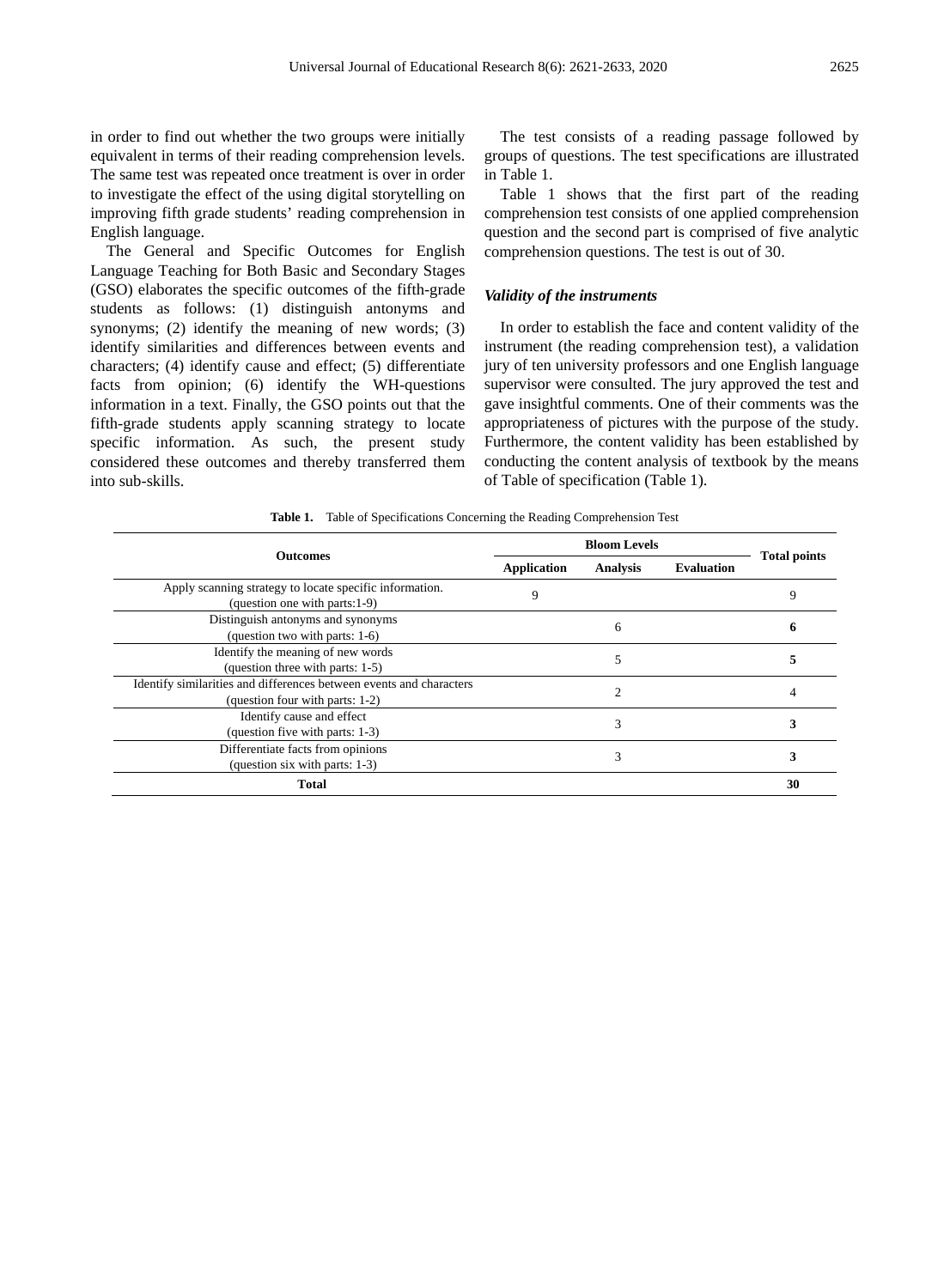| Sub-skill                                                 | <b>Item</b>      | <b>Correlation Coefficient</b> | <b>Level of Significance</b> |
|-----------------------------------------------------------|------------------|--------------------------------|------------------------------|
|                                                           | $\mathbf{1}$     | .523                           | < 0.05                       |
|                                                           | $\sqrt{2}$       | .516                           | < 0.05                       |
|                                                           | 3                | .517                           | < 0.05                       |
|                                                           | $\overline{4}$   | .485                           | < 0.05                       |
| Apply scanning strategy to locate specific<br>information | $\sqrt{5}$       | .463                           | < 0.05                       |
|                                                           | 6                | .505                           | < 0.05                       |
|                                                           | $\boldsymbol{7}$ | .633                           | < 0.05                       |
|                                                           | $\,8\,$          | .561                           | < 0.05                       |
|                                                           | 9                | .495                           | < 0.05                       |
|                                                           | $10\,$           | .466                           | < 0.05                       |
|                                                           | 11               | .492                           | < 0.05                       |
|                                                           | 12               | .500                           | < 0.05                       |
| Distinguish antonyms and synonyms                         | 13               | .512                           | < 0.05                       |
|                                                           | 14               | .499                           | < 0.05                       |
|                                                           | 15               | .534                           | < 0.05                       |
|                                                           | 16               | .459                           | < 0.05                       |
|                                                           | 17               | .444                           | < 0.05                       |
| Identify the meaning of new words                         | 18               | .621                           | < 0.05                       |
|                                                           | 19               | .499                           | < 0.05                       |
|                                                           | 20               | .486                           | < 0.05                       |
| Identify similarities and differences between             | 21               | .555                           | < 0.05                       |
| events and characters                                     | 22               | .521                           | < 0.05                       |
|                                                           | 23               | .455                           | < 0.05                       |
| Identify cause and effect                                 | 24               | .467                           | < 0.05                       |
|                                                           | 25               | .489                           | < 0.05                       |
|                                                           | $26\,$           | .446                           | < 0.05                       |
| Differentiate facts from opinions                         | $27\,$           | .502                           | < 0.05                       |
|                                                           | 28               | .505                           | < 0.05                       |

Table 2. Pearson Correlation Coefficient between the Item Score and the Total Score of Skill Measured by the Item for the Reading Comprehension Test

Further, the construct validity was evaluated by using the correlation analysis. As such, the reading comprehension test was piloted to a sample of 26 students from a sample outside the study where Pearson correlation coefficient was extracted between the item score and the total score of the skill measured per item. It is clear from Table 2 that Pearson Correlation Coefficient between the Item score and the total score of skill measured by the item for the Reading Comprehension Test are statistically significant (i.e., the values are higher than .35). Of course, this indicates an acceptable degree of internal consistency for reading comprehension test according to (Bryman and Cramer, 1997).

To find out the relationship between the total score for each reading comprehension skill and the total score for the reading comprehension test, the Pearson correlation coefficient was extracted. It is clear from Table 3 that correlation coefficients ranged from .444 to .852 all of

which are statistically significant ( $p<$  .05), indicating that the test has an acceptable degree of internal consistency (construct validity) (Brown, 1983; Bryman and Cramer, 1997) .

**Table 3.** Pearson Correlation Coefficient between the Total Score of Sub-Skill and the Total Score of the Reading Comprehension Test

| Sub-skill                                                                 | <b>Correlation</b><br><b>Coefficient</b> | Level of<br><b>Significance</b> |
|---------------------------------------------------------------------------|------------------------------------------|---------------------------------|
| Apply scanning strategy to locate<br>specific information                 | 852                                      | < 0.05                          |
| Distinguish antonyms and<br>synonyms                                      | .682                                     | < 0.05                          |
| Identify the meaning of new words                                         | .717                                     | < 0.05                          |
| Identify similarities and<br>differences between events and<br>characters | 444                                      | < 05                            |
| Identify cause and effect                                                 | .677                                     | < 0.05                          |
| Differentiate facts from opinions                                         | 472                                      | < 05                            |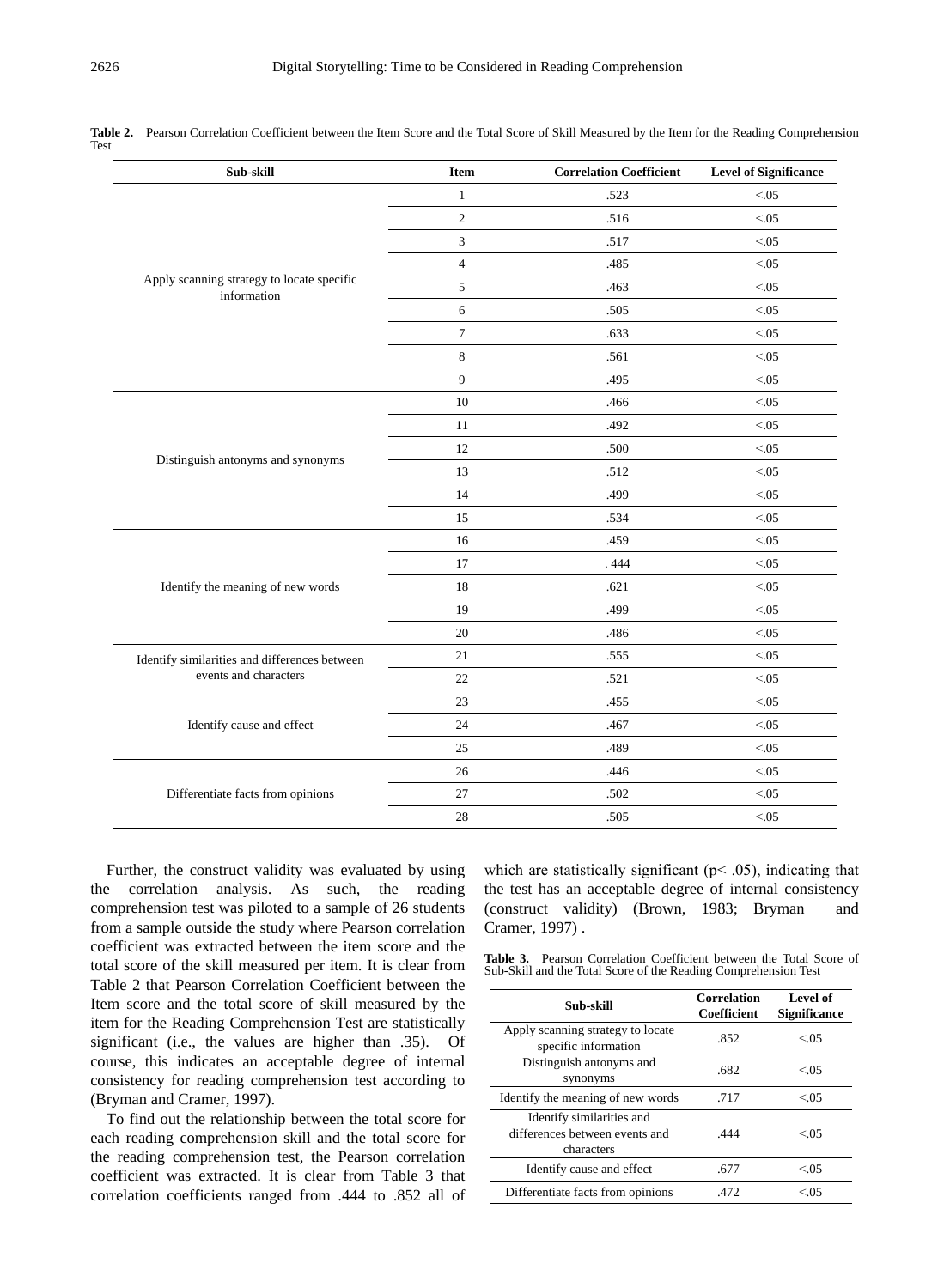## **Reliability of the test**

The reliability of the reading comprehension test was evaluated by using the Cronbach Alpha approach, and as shown in Table 3, the values of the Corrected Item-Total Correlation, all are above the cut-off score value which is .20, indicating that the reading comprehension test has an acceptable degree of stability and applicability (Doran, 1980).

**Table 4.** Corrected Item-Total Correlation for each Sub-Skill of Reading Comprehension Test.

| Sub-skill                                   | <b>Item</b>    | <b>Corrected Item-Total</b><br>Correlation | Sig.   |
|---------------------------------------------|----------------|--------------------------------------------|--------|
|                                             | 1              | .321                                       | < 0.05 |
|                                             | $\overline{c}$ | .432                                       | < 0.05 |
|                                             | 3              | .500                                       | < 0.05 |
| Apply scanning                              | $\overline{4}$ | .253                                       | < 0.05 |
| strategy to locate<br>specific              | 5              | .533                                       | < 0.05 |
| information                                 | 6              | .333                                       | < 0.05 |
|                                             | 7              | .277                                       | < 0.05 |
|                                             | 8              | .298                                       | < 0.05 |
|                                             | 9              | .345                                       | < 0.05 |
|                                             | 10             | .458                                       | < 0.05 |
|                                             | 11             | .498                                       | < 0.05 |
| Distinguish                                 | 12             | .436                                       | < 0.05 |
| antonyms and<br>synonyms                    | 13             | .400                                       | < 0.05 |
|                                             | 14             | .503                                       | < 0.05 |
|                                             | 15             | .409                                       | < 0.05 |
|                                             | 16             | .408                                       | < 0.05 |
| Identify the                                | 17             | .555                                       | < 0.05 |
| meaning of new                              | 18             | .325                                       | < 0.05 |
| words                                       | 19             | .476                                       | < 0.05 |
|                                             | 20             | .632                                       | < 0.05 |
| Identify<br>similarities and<br>differences | 21             | .365.                                      | < 0.05 |
| between events and<br>characters            | 22             | 376                                        | < 0.05 |
|                                             | 23             | .467                                       | < 0.05 |
| Identify cause and<br>effect                | 24             | .298                                       | < 0.05 |
|                                             | 25             | .475                                       | < 0.05 |
|                                             | 26             | .486                                       | < 0.05 |
| Differentiate facts<br>from opinions        | 27             | .498                                       | < 0.05 |
|                                             | 28             | .540                                       | < 0.05 |

The Cronbach alpha coefficients for each sub-skill were extracted. As seen in Table 4, the Cronbach alpha coefficients for the *apply scanning strategy to locate specific information, distinguish antonyms and synonyms, identify the meaning of new words, identify similarities and differences between events and characters, identify cause and effect, differentiate facts from opinions* 

were .77, .78, .76, 73, 79, and .76, respectively, and it was calculated to be .81 for the entire scale, and all areabove the cut-off value .70 (Cronbach, 1951).

Further, the reading comprehension test was re-administered to the pilot sample after two weeks after the first administration. Table 6 shows the Pearson correlation coefficient between the two applications. As seen in Table 4, the test-retest coefficients for the *apply scanning strategy to locate specific information, distinguish antonyms and synonyms, identify the meaning of new words, identify similarities and differences between events and characters, identify cause and effect, differentiate facts from opinions* were .82, .75, .71, 79, 79, and .83, respectively, and it was calculated to be .84 for the entire scale, and all wereabove the cut-off value .70 (Odeh, 2010). With this in mind, reading comprehension test has acceptable level of reliability and can be used to measure reading comprehension skills.

**Table 5.** Cronbach Alpha Coefficients and Test-Retest Values for each Reading Comprehension Sub-Skill and Reading Comprehension Test

| Sub-Skill                                                                 | Alph<br><b>Coefficient</b> | <b>Test-Retest</b><br>Value |
|---------------------------------------------------------------------------|----------------------------|-----------------------------|
| Apply scanning strategy to<br>locate specific information                 | .77                        | .82                         |
| Distinguish antonyms and<br>synonyms                                      | -78                        | .75                         |
| Identify the meaning of new<br>words                                      | .76                        | .71                         |
| Identify similarities and<br>differences between events<br>and characters | .73                        | .79                         |
| Identify cause and effect                                                 | .79                        | .7.9                        |
| Differentiate facts from<br>opinions                                      | .78                        | .83                         |
| <b>Entire Scale</b>                                                       | .81                        | .84                         |

## **Item difficulty and item discrimination Indices for the reading comprehension test**

The different levels of Item Difficulty (IDEF) and Item Discrimination (IDES) use the following formulas:

*IDEF= (total scores of the item)/ (students number)\*(item score)*

*IDES= (sum of marks obtained from the upper category sum of marks obtained from the lower category)/(the number of students in one of the two category)\* (item score)*

Table 6 shows the item difficulty and item discrimination of the reading comprehension test. From Table 6 it is clear that the item discrimination indices of the reading comprehension test items ranged from .445 to .670, all of which are of high discrimination (greater than .20) (Brown, 1983). The difficulty levels ranged from .309 to .570, and where Doran (1980) indicates that any item within the distribution of difficulty indices from .20 to .80 could be acceptable, and therefore the reading comprehension test clauses have an acceptable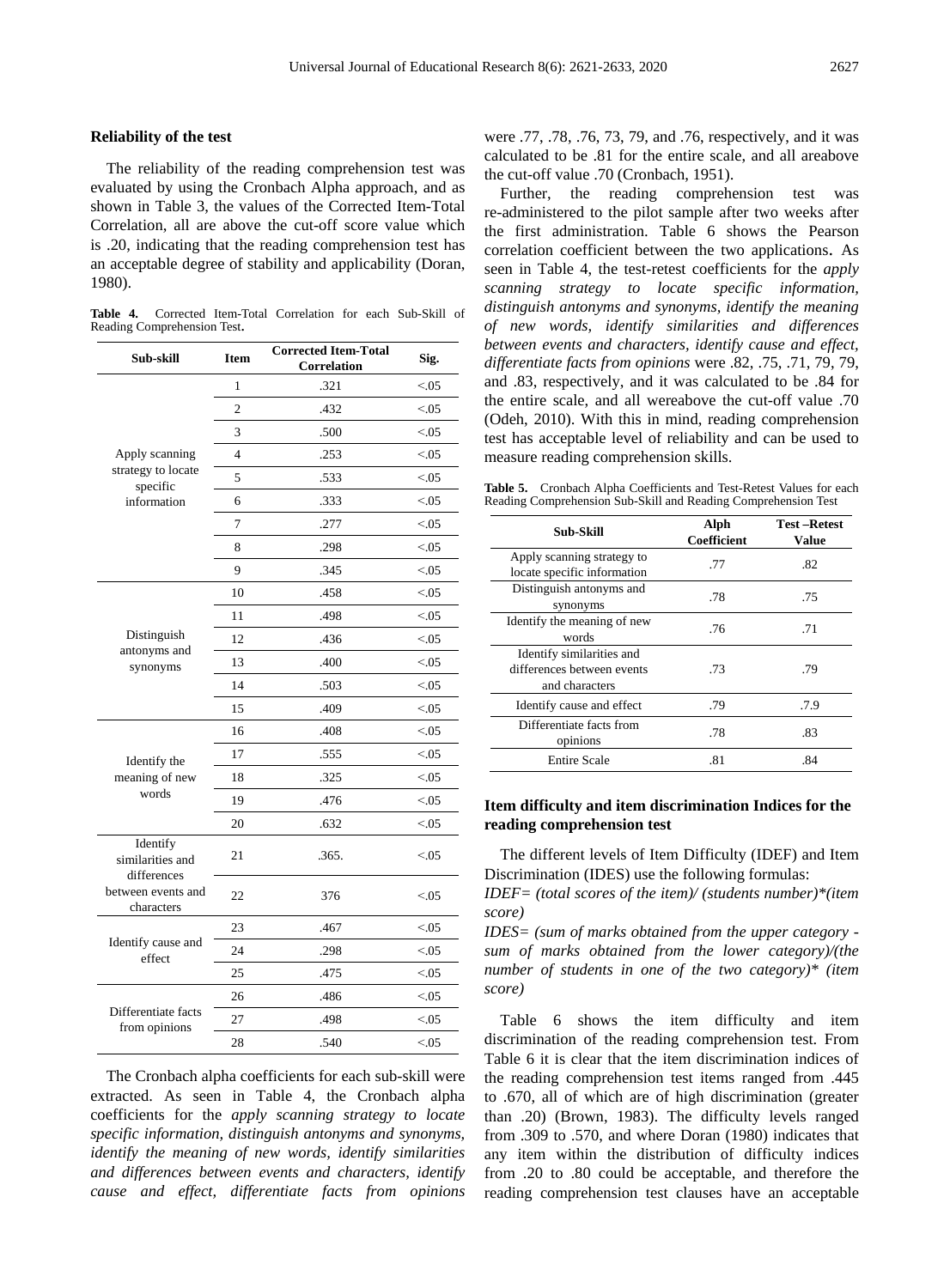degree of difficulty and discrimination indices.

**Table 6.** Summary Results of Item Difficulty and Item Discrimination Indices for the Reading Comprehension Test

| <b>Item Difficulty</b> | <b>Item</b><br><b>Discrimination</b> | Item No.                |
|------------------------|--------------------------------------|-------------------------|
| .474                   | .445                                 | 1                       |
| .500                   | .538                                 | $\overline{2}$          |
| .444                   | .506                                 | 3                       |
| .520                   | .438                                 | $\overline{\mathbf{4}}$ |
| .437                   | .507                                 | 5                       |
| .316                   | .503                                 | 6                       |
| .474                   | .546                                 | 7                       |
| .500                   | .547                                 | 8                       |
| .444                   | .610                                 | 9                       |
| .520                   | .599                                 | 10                      |
| .437                   | .521                                 | 11                      |
| .316                   | .507                                 | 12                      |
| .329                   | .503                                 | 13                      |
| .376                   | .546                                 | 14                      |
| .312                   | .547                                 | 15                      |
| .309                   | .610                                 | 16                      |
| .312                   | .599                                 | 17                      |
| .430                   | .521                                 | 18                      |
| .544                   | .507                                 | 19                      |
| .442                   | .595                                 | 20                      |
| .375                   | .429                                 | 21                      |
| .503                   | .430                                 | 22                      |
| .570                   | .601                                 | 23                      |
| .377                   | .670                                 | 24                      |
| .394                   | .613                                 | 25                      |
| .519                   | .553                                 | 26                      |
| .375                   | .459                                 | 27                      |
| .474                   | .595                                 | 28                      |

## **3.4. The Digital Material of Lesson Plans**

To achieve the objectives of the study, the researcher redesigned the stories in the textbook under the study, and then lesson plans were developed accordingly. The teaching materiel was taken from Unites, 11, 12, 13 and 15 of *A Beautiful Mind 5* (namely, The Owl and the Pigeons, The Wolves of the sea, Octopus and Ants are Extremely Social Creatures). These unites were redesigned in a digital way that suits teaching with digital

storytelling mediation. Lesson plans consist of digital stories (pictures, motions, colors, music, lyrics and audio) reading texts, *Learner's Book, Activity Book*, work sheets, white board, flash cards, marked pen, data show projector, real objects, videos, songs.

These lesson plans were developed to teach reading comprehension by digital storytelling to Jordanian EFL Fifth-grade students. These lesson plans aim at allowing the teachers to help their students in enhancing their reading comprehension throughout the second semester of the academic year 2019-2020. Furthermore, digital storytelling technique may help students to work cooperatively, communicate and exchange their ideas and experiences, which may result in enhanced motivation.

Lessons plans had four-weeks which started in February 2020 and ended in March 2020. The researcher redesigned the reading texts of Unites, 11, 12, 13 and 15 of the *Student Book,* so that the teacher/researcher taught them by using digital storytelling following the process approach, with its three stages, which the researcher followed in teaching reading, each reading text was covered in one week (i.e. five teaching days).

#### *Content Validity of the Lesson Plans*

The content validity of the lesson plans was obtained by giving them to the same jury who validated the instruments of the study. The jury examined and approved the lesson plans. The received feedback was showed that the lesson plans were appropriate, clear and detailed enough to achieve the purpose of the study.

# **4. Results and Discussion**

#### **Results pertinent to the research question**

The question of the study reads as: **Are there any statistically significant differences at (a=0.05) on fifth grade students** reading comprehension attributed to using instructional technique (digital storytelling vs. conventional method)'?

To answer this question, the means and standard deviations of student's performance in experimental and control groups for the sixth sub-skills of reading comprehension were extracted. Table 7 illustrates the means and standard deviations of sixth sub-skills of reading comprehension for the experimental group and control group in the pre-test and post-test of reading comprehension test.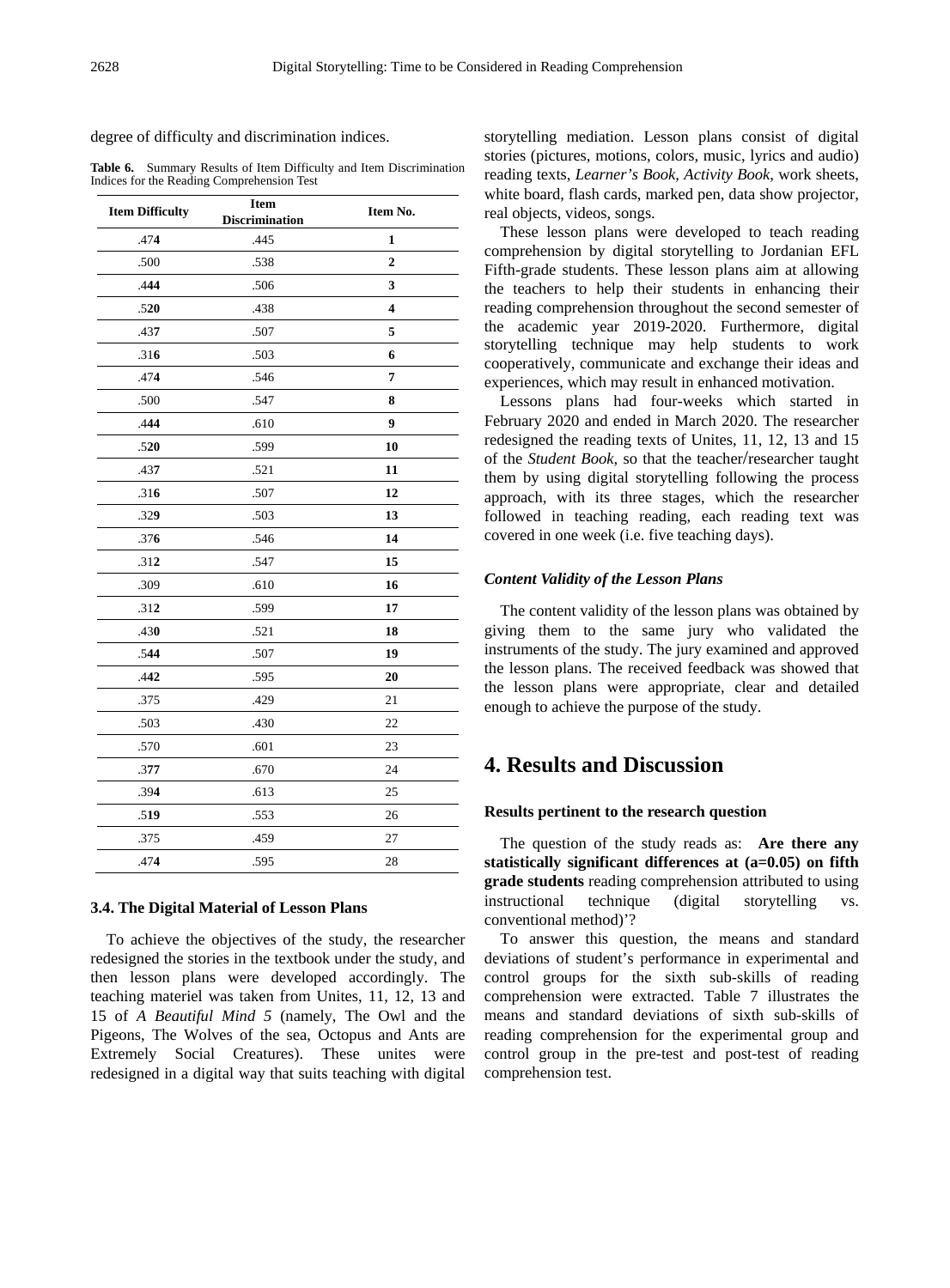| <b>Reading Sub-Skills</b>             | Group        |       | Pre-test              | Post-test |                       |  |
|---------------------------------------|--------------|-------|-----------------------|-----------|-----------------------|--|
|                                       |              | Mean  | <b>Std. Deviation</b> | Mean      | <b>Std. Deviation</b> |  |
| Apply scanning strategy to locate     | Experimental | 5.333 | 1.414                 | 7.389     | .778                  |  |
| specific information                  | Control      | 3.375 | 1.088                 | 5.688     | 1.079                 |  |
|                                       | Experimental | 3.222 | 1.309                 | 4.389     | .502                  |  |
| Distinguish antonyms and synonyms     | Control      | 2.313 | .946                  | 3.313     | 1.302                 |  |
|                                       | Experimental | 3.389 | .850                  | 4.944     | .802                  |  |
| Identify the meaning of new words     | Control      | 2.250 | .683                  | 3.188     | .981                  |  |
| Identify similarities and differences | Experimental | 1.167 | .383                  | 3.667     | .485                  |  |
| between events and characters         | Control      | .875  | .500                  | 2.563     | .512                  |  |
|                                       | Experimental | 1.778 | .548                  | 2.611     | .502                  |  |
| Identify cause and effect             | Control      | 1.313 | .602                  | 1.750     | .775                  |  |
|                                       | Experimental | 1.000 | .840                  | 2.611     | .502                  |  |
| Differentiate facts from opinions     | Control      | .813  | .981                  | 1.500     | .632                  |  |

**Table 7.** Summary Results of Means and Standard Deviation of Reading Comprehension Sub-Skills for the Pre-Test and Post-Test

It is clear from Table 7 that there are noticeable differences between the mean scores of experimental group performance and the mean scores of control group performance in favour of the experimental group in the sixth reading comprehension skills as measured by reading comprehension. In other words, the mean scores of experimental group performance are higher than the mean scores of the control group in the sixth reading comprehension skills.

To investigate the significance of the performance differences of the two groups in the sixth reading comprehension skills, a one way multivariate analysis of covariance (MANCOVA) was conducted to investigate the effects of instructional strategy (digital storytelling vs. conventional method) in the combined sixth reading comprehension skills, after controlling the effect of the pre-test scores. In order to evaluate multivariate significance, Hotelling's Trace statistic was used. The results indicated a statistical significant effect of instructional strategy (digital storytelling vs. conventional method) on the combined reading comprehension sub-skills  $(F = 15.040,$  Hotelling's Trace= 4.297, partial Eta square  $= 0.811$ ,  $P < 0.05$ ). The partial eta squared value of 0.994 represented that 81.1% of the variance in the combined variable (the sixth reading comprehension sub-skills together) could be explained by instructional strategy.

Further, in order to investigate on reading comprehension sub-skill, students in experimental group and control group significantly differed in their reading comprehension performance, Univariate analysis was conducted to investigate the effects of instructional on student's performance in the fourth reading sub-skills. Table 8 shows that students in experimental and control groups are differ in their reading comprehension performance in applying scanning strategy to locate specific information, distinguishing antonyms and synonyms, identifying the meaning of new words, identifying similarities and differences between events and characters, identifying cause and effect, and differentiating facts from opinions. As such, digital storytelling technique enhanced student's performance in applying scanning strategy to locate specific information, distinguishing antonyms and synonyms, identifying the meaning of new words, identifying similarities and differences between events and characters, identifying cause and effect, and differentiating facts from opinions.

To investigate the effect size of instructional strategy on student's reading comprehension sub-skills performance in applying scanning strategy to locate specific information, distinguishing antonyms and synonyms, identifying the meaning of new words, identifying similarities and differences between events and characters, identifying cause and effect, and differentiating facts from opinions, partial eta squared values were extracted and employed. The partial eta squared values were .334, .351, .694, .574, .433, and .418 for applying scanning strategy to locate specific information, distinguishing antonyms and synonyms, identifying the meaning of new words, identifying similarities and differences between events and characters, identifying cause and effect, and differentiating facts from opinions. This means that instructional strategy explained 33.4%, 35.1%, 69.4%, 57.4%, 40.3%, and 41.8% of the variance in the sixth reading comprehension sub-skills.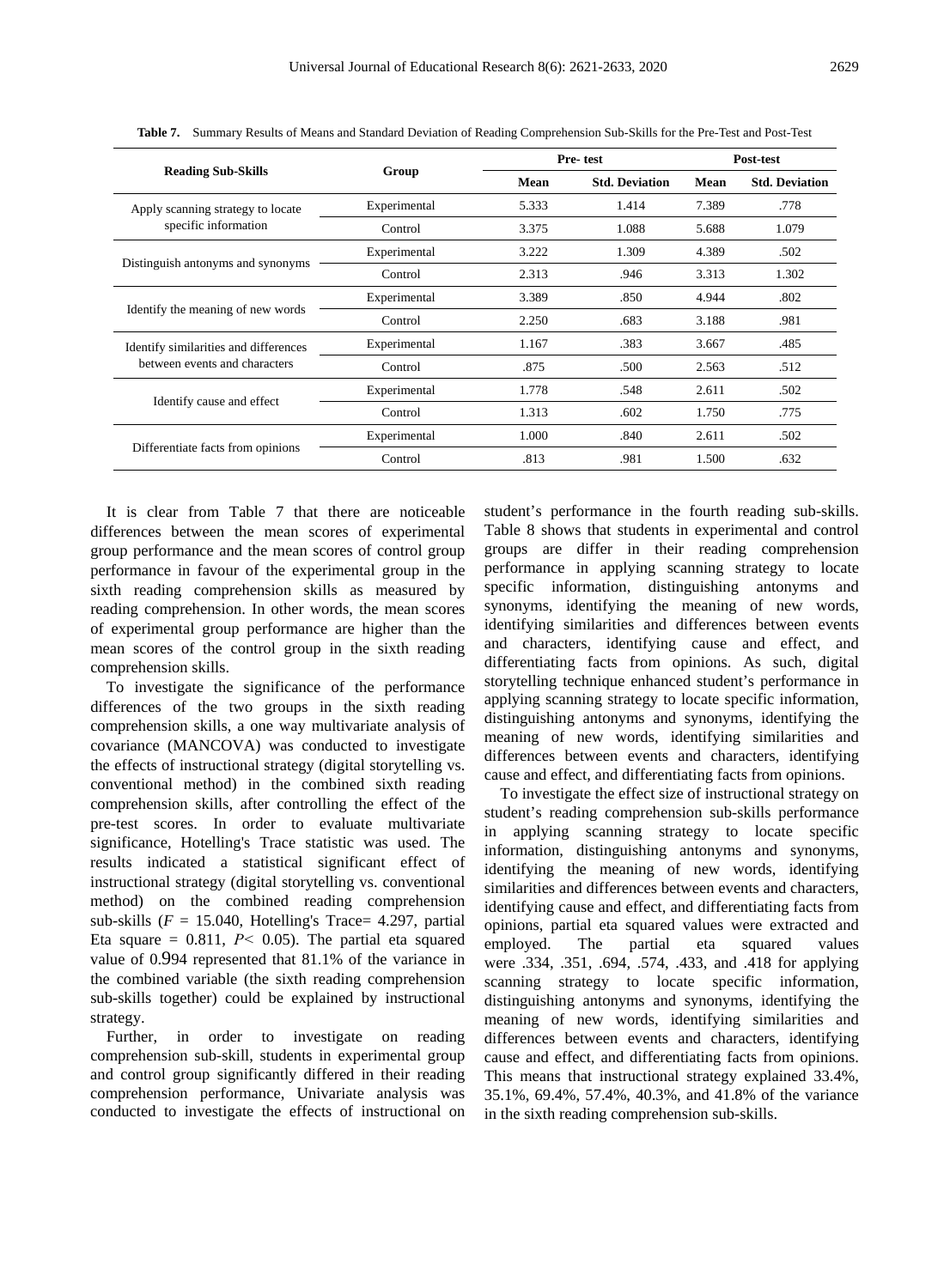| <b>Source</b>   | <b>Reading Sub-Skills</b>                                              | <b>Type III Sum</b><br>of Squares |              | Df Mean Square | $\mathbf F$ | Sig.       | <b>Partial Eta</b><br><b>Squared</b> |
|-----------------|------------------------------------------------------------------------|-----------------------------------|--------------|----------------|-------------|------------|--------------------------------------|
|                 | Apply scanning strategy to locate specific<br>information              | 12.857                            | $\mathbf{1}$ | 12.857         | 13.041      | < 0.05     | .334                                 |
|                 | Distinguish antonyms and synonyms                                      | 11.127                            | $\mathbf{1}$ | 11.127         | 14.070      | < 0.05     | .351                                 |
| Strategy        | Identify the meaning of new words                                      | 29.206                            | $\mathbf{1}$ | 29.206         | 58.849      | < 0.05     | .694                                 |
|                 | Identify similarities and differences between<br>events and characters | 8.274                             | $\mathbf{1}$ | 8.274          | 35.067      | $\leq .05$ | .574                                 |
|                 | Identify cause and effect                                              | 7.220                             | $\mathbf{1}$ | 7.220          | 19.835      | < 0.05     | .433                                 |
|                 | Differentiate facts from opinions                                      | 6.546                             | $\mathbf{1}$ | 6.546          | 18.637      | $\leq .05$ | .418                                 |
|                 | Apply scanning strategy to locate specific<br>information              | 25.634                            | 26           | .986           |             |            |                                      |
| Error           | Distinguish antonyms and synonyms                                      | 20.562                            | 26           | .791           |             |            |                                      |
|                 | Identify the meaning of new words                                      | 12.903                            | 26           | .496           |             |            |                                      |
|                 | Identify similarities and differences between<br>events and characters | 6.135                             | 26           | .236           |             |            |                                      |
|                 | Identify cause and effect                                              | 9.463                             | 26           | .364           |             |            |                                      |
|                 | Differentiate facts from opinions                                      | 9.132                             | 26           | .351           |             |            |                                      |
|                 | Apply scanning strategy to locate specific<br>information              | 1528.000                          | 34           |                |             |            |                                      |
| Total           | Distinguish antonyms and synonyms                                      | 552.000                           | 34           |                |             |            |                                      |
|                 | Identify the meaning of new words                                      | 628.000                           | 34           |                |             |            |                                      |
|                 | Identify similarities and differences between<br>events and characters | 355.000                           | 34           |                |             |            |                                      |
|                 | Identify cause and effect                                              | 185.000                           | 34           |                |             |            |                                      |
|                 | Differentiate facts from opinions                                      | 169.000                           | 34           |                |             |            |                                      |
|                 | Apply scanning strategy to locate specific<br>information              | 52.235                            | 33           |                |             |            |                                      |
| Corrected Total | Distinguish antonyms and synonyms                                      | 39.529                            | 33           |                |             |            |                                      |
|                 | Identify the meaning of new words                                      | 51.529                            | 33           |                |             |            |                                      |
|                 | Identify similarities and differences between<br>events and characters | 18.265                            | 33           |                |             |            |                                      |
|                 | Identify cause and effect                                              | 19.559                            | 33           |                |             |            |                                      |
|                 | Differentiate facts from opinions                                      | 20.735                            | 33           |                |             |            |                                      |

**Table 8.** Results of MANCOVA Analysis for the Effect of Instructional Strategy on Student's Performance in Reading Comprehension Sub-Skills after Condoling the Effect of Pre-Test Scores

**Table 9.** Adjusted and Unadjusted Group Means and Variability for Reading Sub-Skills Using Pre-Test Scores as a Covariate

|                                       |                            |       | <b>Adjusted Means</b> |       | <b>Unadjusted Means</b> |  |
|---------------------------------------|----------------------------|-------|-----------------------|-------|-------------------------|--|
| <b>Reading Sub-Skills</b>             | specific information Group | Mean  | S.E                   | Mean  | <b>Std</b>              |  |
|                                       | Experimental               | 7.398 | .282                  | 7.389 | .778                    |  |
| Apply scanning strategy to locate     | Control                    | 5.677 | .304                  | 5.688 | 1.078                   |  |
|                                       | Experimental               | 4.636 | .252                  | 4.389 | .5012                   |  |
| Distinguish antonyms and synonyms     | Control                    | 3.034 | .273                  | 3.313 | 1.302                   |  |
|                                       | Experimental               | 5.339 | .200                  | 4.944 | .802                    |  |
| Identify the meaning of new words     | Control                    | 2.744 | .216                  | 3.188 | .981                    |  |
| Identify similarities and differences | Experimental               | 3.797 | .138                  | 3.667 | .485                    |  |
| between events and characters         | Control                    | 2.416 | .149                  | 2.563 | .512                    |  |
|                                       | Experimental               | 2.813 | .171                  | 2.611 | .502                    |  |
| Identify cause and effect             | Control                    | 1.523 | .185                  | 1.750 | .775                    |  |
|                                       | Experimental               | 2.666 | .168                  | 2.611 | .502                    |  |
| Differentiate facts from opinions     | Control                    | 1.438 | .182                  | 1.500 | .548                    |  |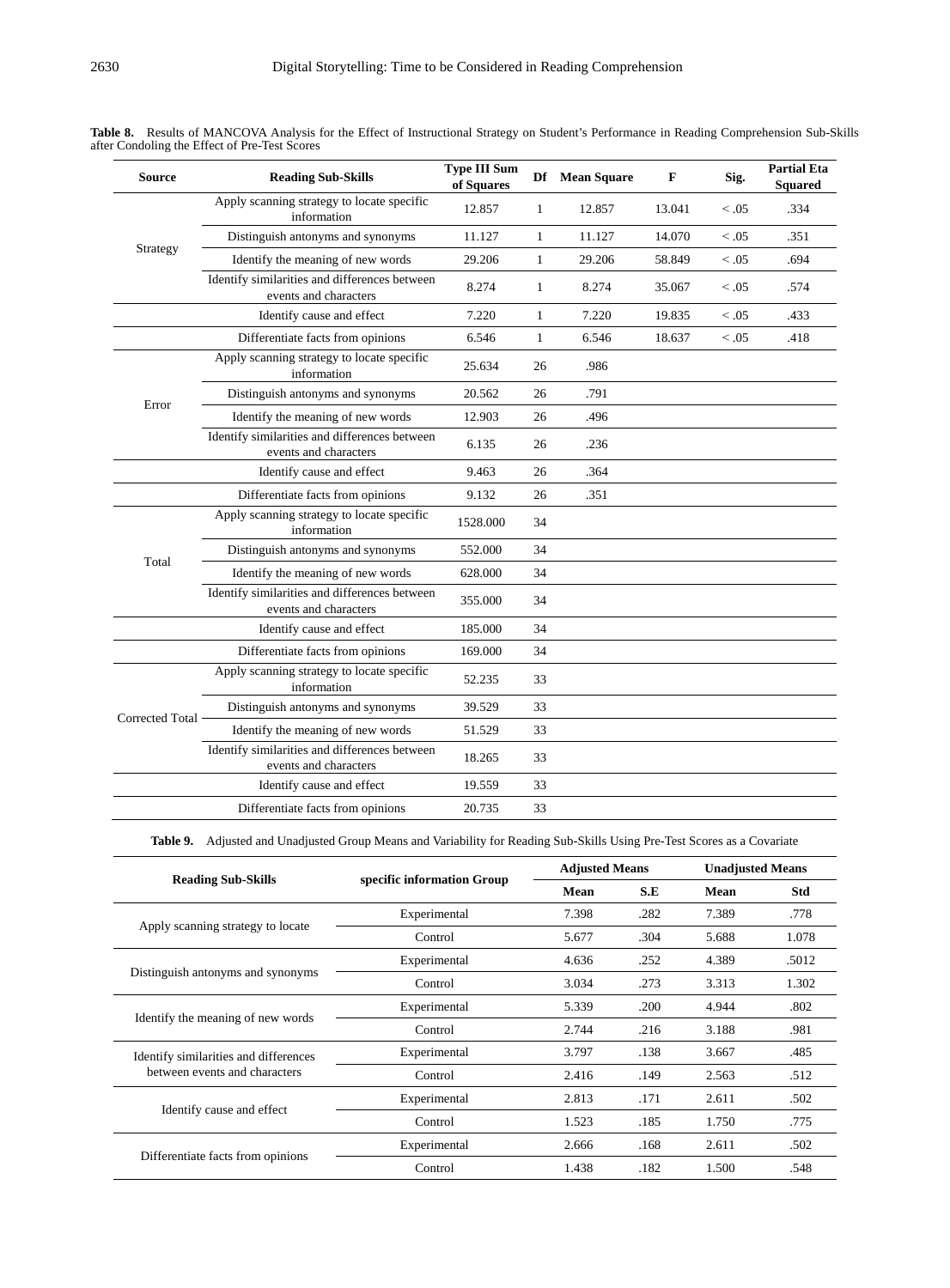Furthermore, adjusted reading comprehension sub-skills mean for experimental and control groups have been extracted. Table 9 presents the means and standard deviations for experimental group and control group performance in reading comprehension sub-skills, before and after controlling for pre-test scores. As is evident from this table, virtually there are differences between experimental group and control group remains after differences in pre-test scores are controlled.

To investigate the effect of instructional technique on the combined reading comprehension sub-skills, mean scores and standard deviation of student's performance in experimental and control groups for the combined reading comprehension sub-skills were extracted. Table 10 illustrates the mean and standard deviation of the combined reading comprehension sub-skills for the experimental group and control group.

**Table 10.** Summary Results of Mean and Standard Deviation of the Combined Reading Comprehension Sub-Skills

|              |        | Pre test                 | Post test |                          |  |
|--------------|--------|--------------------------|-----------|--------------------------|--|
| Group        | Mean   | Std.<br><b>Deviation</b> | Mean      | Std.<br><b>Deviation</b> |  |
| Experimental | 15.889 | 2.826                    | 25.611    | 2.380                    |  |
| Control      | 10.938 | 3.492                    | 18.000    | 3.983                    |  |
| Total        | 13.559 | 3.994                    | 22.029    | 4.999                    |  |

It is clear from Table 10 that there is a noticeable difference between the mean scores of experimental group performance and the mean scores of control group performance in favour of the experimental group in the combined reading comprehension sub-skills, according to the instructional strategy (digital storytelling vs. conventional method). In other words, the mean scores of experimental group performance are higher than the mean scores of the control group in the combined reading comprehension sub-skills.

To test the significance difference in the combined reading comprehension sub-skills mean scores between experimental and control groups, after controlling the effect of pre-test scores, one way analysis of covariance (ANCOVA) was employed. Table 11 illustrates the summary results of ANCOVA.

**Table 11**. Results of ANCOVA Analysis for the Effect of Instructional Strategy on Student's Performance in the Combined Reading Comprehension Sub-Skills after Condoling the Effect of Pre-Test Scores

| Source             | Type III Sum<br>of Squares | Df | Mean<br><b>Square</b> | F                | Sig. | Partial<br>Eta<br><b>Squared</b> |
|--------------------|----------------------------|----|-----------------------|------------------|------|----------------------------------|
| Pre-test           | 71.330                     |    | 71.330                | $8.409 \le 0.05$ |      | -213                             |
| Strategy           | 508.122                    |    | $508.122$ 59.905 < 05 |                  |      | .659                             |
| Error              | 262.948                    | 31 | 8.482                 |                  |      |                                  |
| Total              | 17325.000                  | 34 |                       |                  |      |                                  |
| Corrected<br>Total | 824.971                    | 33 |                       |                  |      |                                  |

Table 11 shows that the mean scores of experimental

group in the combined reading comprehension sub-skills aresignificantly higher than the mean scores of the control group. As such, digital storytelling technique enhanced student's performance in the combined reading comprehension sub-skills, and explained 65.9% of the variance in the combined reading comprehension sub-skills.

Furthermore, adjusted of the combined reading comprehension sub-skills mean for experimental and control groups have been extracted. Table 12 presents the means and standard deviations for experimental group and control group performance in the combined reading comprehension sub-skills, before and after controlling for pre-test scores. As is evident from this table, virtually there is difference between experimental group and control group and the combined reading comprehension sub-skills remains after differences in pre-test scores are controlled.

**Table 12.** Adjusted and Unadjusted Group Means and Variability for the Combined Reading Comprehension Sub-Skills Using Pre-Test Scores as a Covariate

| Group        | <b>Adjusted Means</b> |      | <b>Unadjusted Means</b> |            |
|--------------|-----------------------|------|-------------------------|------------|
|              | Mean                  | S.E  | Mean                    | <b>STD</b> |
| Experimental | 26.713                | .785 | 25.611                  | 2.380      |
| Control      | 16.760                | -844 | 18.000                  | 3.983      |

# **5. Conclusions**

The following conclusions were drawn from the findings of the present study: (1) the digital storytelling technique was effective in enhancing reading comprehension skills; (2) there were statistically significant differences (a=0.05) which are evident in post-test mean scores in favour of the students of experimental group; (3)there is a positive and significant influence of digital storytelling on students' reading comprehension skills; (4) the digital storytelling technique increased students' participation in classroom activities; (5) the digital storytelling technique increased the interaction between the students and the teacher; (6) the digital storytelling technique added positive, interesting, motivational atmosphere to the classroom.

# **REFERENCES**

- [1] Adýgüzel, A., & Kumkale, Z. (2018). The Effect of Digital Story Preparation Program on Reading Comprehension in English. *Electronic Journal of Education Sciences*, *7*(14), (176-186).
- [2] Al-Ansi, H. (1992). The Role of the Dictionary in Advanced EFL Learners' Vocabulary Build – up and Reading Comprehension (Master Thesis). Taiz University. Taiz, Yemen.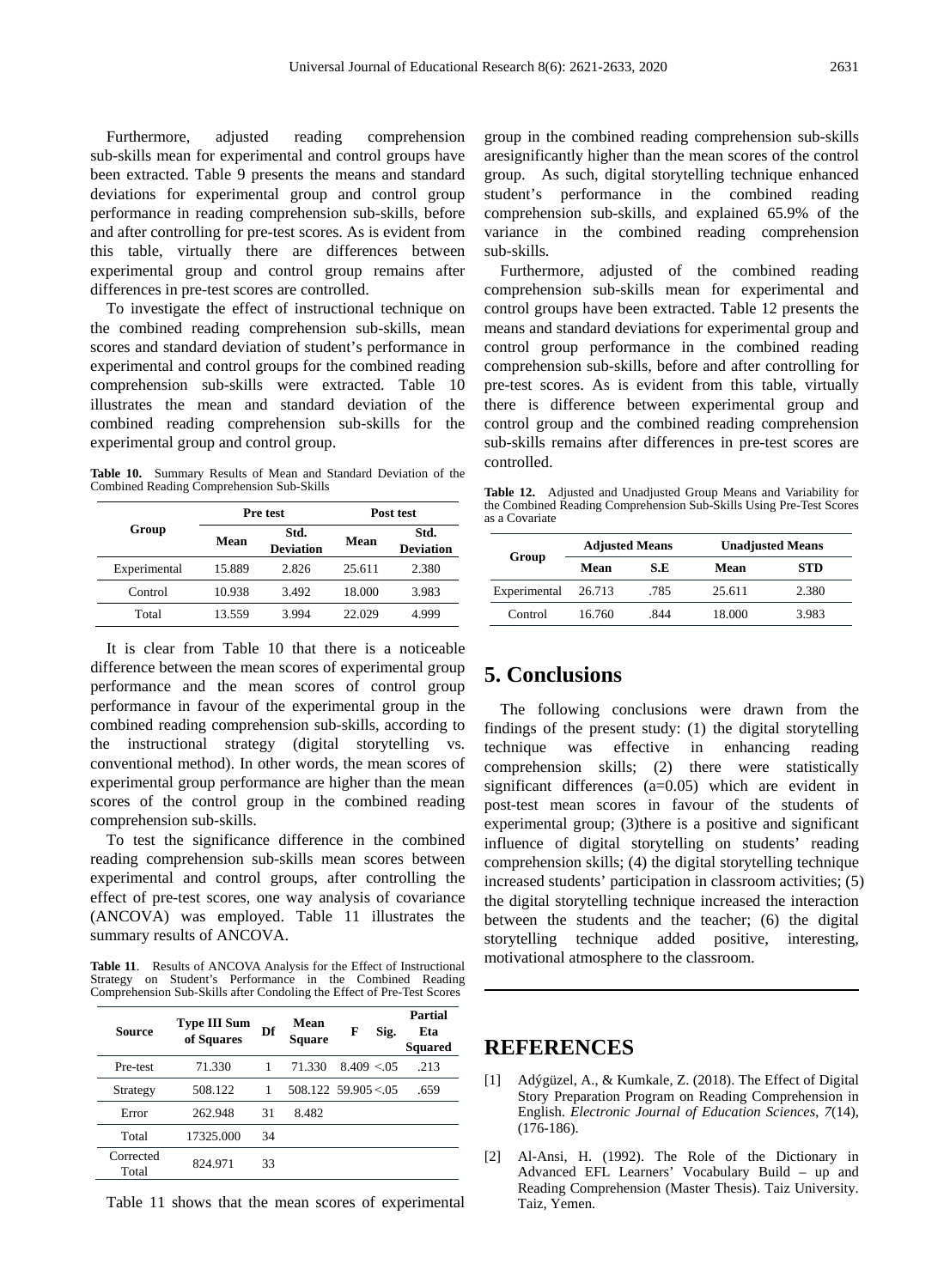- [3] Alkhlili, M. (2018). Using Digital Stories for Developing Reading Skills of EFL Preparatory School Pupils. *Multi-Knowledge Electronic Comprehensive Journal for Education and Science Publications, 4*
- [4] Alkhawwaldeh, A. (2011). EFL Reading Comprehension Interests among Jordanian High School Students and Their Relationship with Gender Achievement Level and Academic Stream. *European Journal of Social Sciences*, *232*(3), 454-465.
- [5] Al-Saraireh, B., & Abul-Haija, K. (2007). An examination of Jordanian college-level students' use of reading strategies in reading Arabic (L1) and English (L2). *Dirasat* , *34*(1), 213-225
- [6] Alshrari, A. (2015). The Effect of Digital Storytelling on EFL Second Intermediate Students' Reading Skills in Saudi-Arabia. (Master Thesis). Yarmouk University, Saudi-Arabia.
- [7] Amoush, K. (2012). The Effectiveness of Using Semantic Mapping Strategy on Reading Comprehension of Jordanian University Students. *Interdisciplinary Journal of Contemporary Research in Business*, *4*(6), 714-729.
- [8] Anderson, N. (2012). Reading Instruction. In A. Burns and J. C. Richards (Eds.). The Cambridge Guide to Pedagogy and Practice in Second Language Teaching. NewYork: Cambridge University Press.
- [9] Anggeraini, Y., & Afifah, N. (2017). Digital Storytelling as a Teaching Medium in Reading Classroom. *Journal of Language and Literature12*(1).
- [10] Apriltya, R., & Arifin, Z. (2016). The Use of Digital Story in Teaching Reading Narrative Text for SMP Students*. Computer Science 5*(4).
- [11] Boase, K. (2008). Digital Storytelling for Reflection and Engagement: A Study of the Uses and Potential of Digital Storytelling. Retrieved on 8 May 2020 from https://gjamissen.files.wordpress.com/2013/05/boase\_ assessment.pdf.
- [12] Brown, F. (1983). *Principles of Educational and Psychological Testing* 3rd Ed. New York, NY: Holt, Rinehart & Winston.
- [13] Bryman, A., & Cramer, D. (1997). Quantitative data analysis with SPSS for Windows: A guide for socialscientists. London, UK: Routledge.
- [14] Burmark, L. (2004). Visual Presentations That Prompt, Flash & Transform. *Media and Methods*, *40*(6).
- [15] Cain, K., & Oakhill, J. (2006). Assessment Matters: Issues in the Measurement of Reading Comprehension. *British Journal of Educational Psychology, 76*(4), 697–708.
- [16] Choo, Y., Li, K., Redzuan, N., & Shamsuddin, S. (2017). Using Digital Story to Improve Primary School Pupils' Understanding of Poem. *UNY Press,* 228-239.
- [17] Cronbach, L. (1951). Coefficient Alpha and the Internal Structure of Tests. *Psychometrika, 16*(3), 297-334.
- [18] Dujmoviæ, M. (2006). Storytelling as a Method of EFL Teaching. *Methodological Horizons*, *1*, 75-88.
- [19] Demirer, V. (2013). *Use of E-Storytelling in Primary*

*Education and its Effects*. (Doctoral Thesis). Necmettin Erbakan University Institute of Educational Sciences, Konya, Turkey.

- [20] Dewi, A. (2017). Designing Supplementary Reading Material using Integrated Digital Storytelling for the Tenth Grade Students of SMA Negeri 1Cangkringan. (Master Thesis). Sanata Dharma University, Yogyakarta, Indonesia.
- [21] Doran, R. L. (1980). *Basic Measurement and Evaluation of Science Education*. Washingotn, DCl: National Science Teachers Association.
- [22] Ehri, L. (1991). *Development of the Ability to Read Words.*  In R. Barr, M. Kamil, P. Mosenthal, & P. Pearson (Eds.), Handbook of Reading Research Volume II (pp. 383-417). New York: Longman.
- [23] Figg, C., Mccartney, R., & Gonsoulin, W. (2009). Differentiating Instruction with Digital Storytelling While Making Connections to Critical Literacy. *Teaching and Learning, 5*(1), (31-44).
- [24] Frahihat, A. (2003). The effect of seen and unseen reading texts on the comprehension and reading strategies of tenth graders Irbid Second Directorate of Education (Doctoral Dissertation). Yarmouk University. Irbid, Jordan
- [25] Gere, J., Kozolvich, B., & Kelin II, D. (2002). *By Word of Mouth: A Storytelling Guide fort The Classroom.* Honolulu, HI: Pacific Resources for Education and Learning.
- [26] Grace, P. (2011). The Effects of Storytelling on Worldview and Attitudes toward Sustainable Agriculture. Virginia: faculty of the Virginia Polytechnic Institute.
- [27] Goodman, K. (1998). The Reading Process. In P. Carrell, J. Devine & D. Heskey (Eds.), *Interactive Approaches to Second Language Reading*. (pp. 11-21). Cambridge: Cambridge University Press.
- [28] Hamdy, M. (2017). The Effect of Using Digital Storytelling on Students' Reading Comprehension and Listening Comprehension. *Journal of English and Arabic Language Teaching, 8*(2), 112-123.
- [29] Harmer, J. (2007). *The Practice of English Language Teaching*. Harlow, England: Pearson Education.
- [30] Hett, K. (2012). Technology-Supported Literacy in the Classroom: Using Audiobooks and Digital Storytelling to Enhance Literacy Instruction. *Illinois Reading Council Journal*, *40*(3), 3-13.
- [31] Ýnceelli, A. (2005). The Elements of Digital Storytelling. *The Turkish Online Journal of Educational Technology, 4*(3), 132-142.
- [32] Jallad, N. (2006). The Effect of Multiple Intelligences Strategies on EFL Ninth Graders' Achievement in Reading Comprehension (Doctoral Dissertation). Yarmouk Univeristy, Irbid, Jordan.
- [33] Jarrah, N. (2008). The effect of the think aloud strategy on Jordanian eighth grade students' reading comprehension (Doctoral Dissertation). Yarmouk Univeristy, Irbid, Jordan.
- [34] Kahraman, Ö. (2013). The Effect of Using Teaching Materials Prepared by Digital Storytelling Method at the